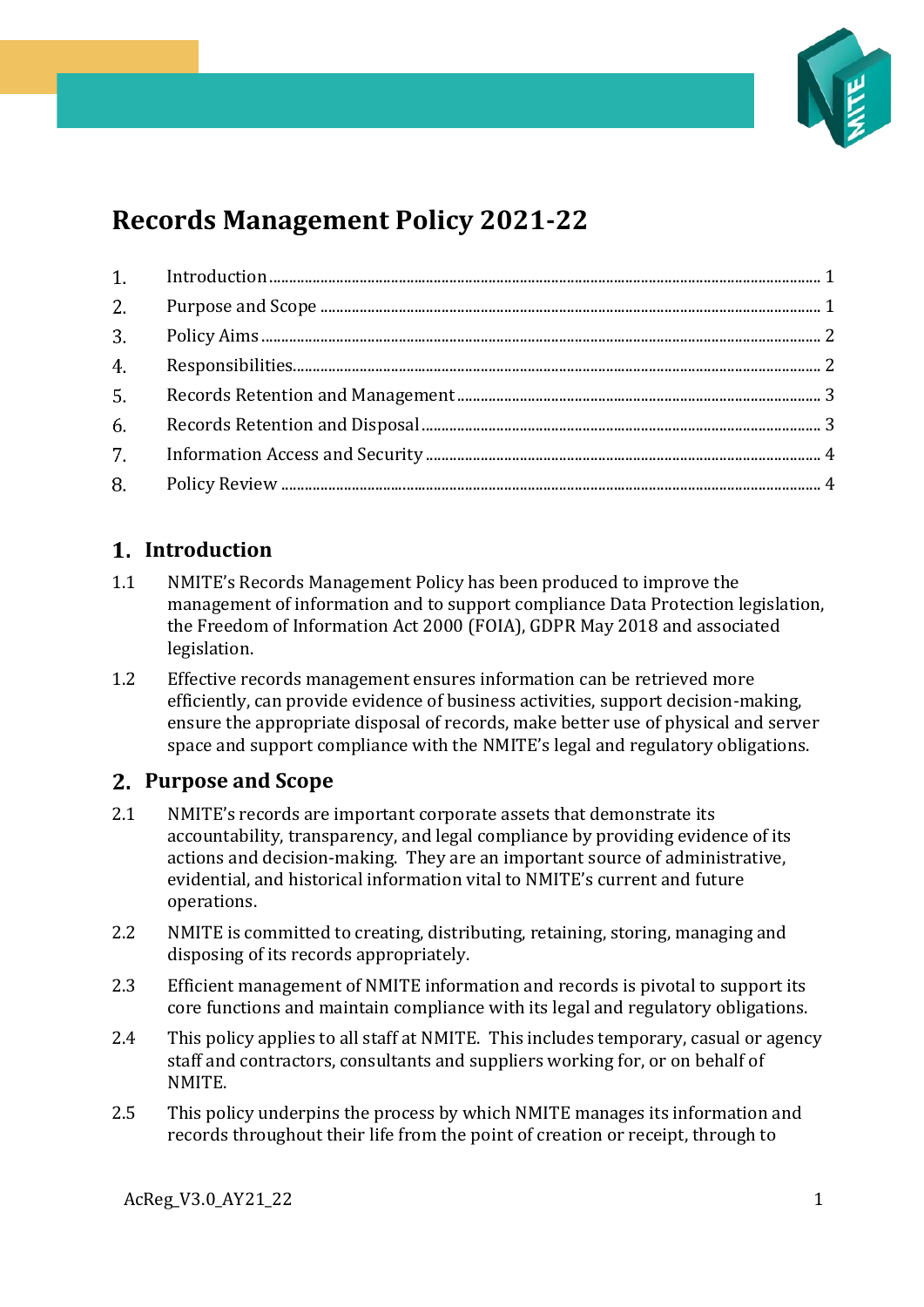

disposal. NMITE's Records Retention Schedule governs the period of time that record will be retained.

2.6 This policy covers all NMITE records, regardless of format or media.

## <span id="page-1-0"></span>**Policy Aims**

- 3.1 The policy provides a framework for managing NMITE's records and seeks to inform and assist staff across NMITE in fulfilling their obligations and responsibilities under records management.
- 3.2 Through the effective management of records, NMITE aims to:
	- i. Create and capture authentic and reliable records to demonstrate evidence of accountability and information about the NMITE's decisions and activities; and to protect and safeguard information, in particular confidential and sensitive data.
	- ii. Secure maintenance and preservation of access to the records, as long as they are required to support NMITE operations.
	- iii. Have in place systems that enable records to be stored and transferred securely and retrieved, as necessary.
	- iv. Retain its records in accordance with agreed retention schedules.
	- v. Where appropriate, securely dispose of confidential records and in accordance with the NMITE's Record Retention Schedule.
- vi. Adhere to all legal obligations, specifically those relating to Data Protection legislation, GDPR May 2018, the Freedom of Information Act 2000, and the Public Records Act 1958.
- vii. Achieve and maintain standards of best practice.
- viii. Promote NMITE staff awareness of records management and related issues.

#### <span id="page-1-1"></span>**Responsibilities**

- 4.1 All staff, including third parties employed by NMITE must ensure the records for which they are responsible for are:
	- i. authentic, accurate and reliable.
	- ii. Maintained and disposed of in accordance with this policy, Records Retention Schedule, and the NMITE's IT policies.
- iii. Held on the most appropriate and secure medium for the task they perform.
- iv. Identified as vital to the operation of NMITE and preserved appropriately.
- v. Reviewed periodically for those that have been identified for permanent archive.
- vi. Managed in accordance with staff understanding and adhering to policies relevant to their work.
- vii. Accessible to appropriate members of staff in times of absence or annual leave.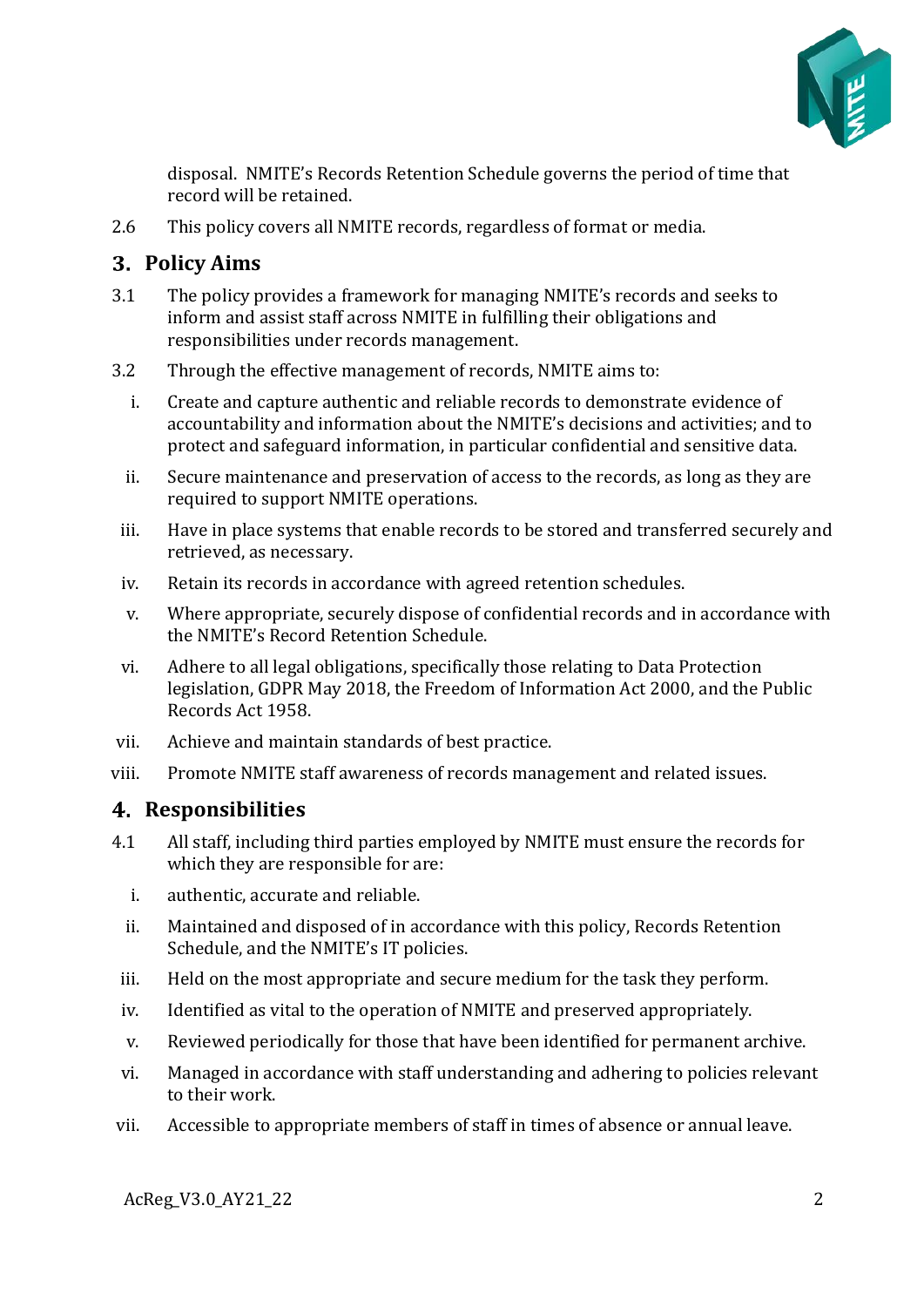

- 4.2 The Finance Department is responsible for the development and maintenance of records management policies and procedures. Furthermore, the promotion, implementation, maintenance, and monitoring of all records management activity is governed by the Finance Department in consultation with relevant NMITE staff.
- 4.3 Responsibility for adherence to the policies and procedures, including Data Protection and Freedom of Information obligations, lies with Senior Management and with the NMITE Board of Trustees.

## <span id="page-2-0"></span>**Records Retention and Management**

- 5.1 The implementation of records management is achieved through the development and proactive use of the NMITE's Records Retention Schedule.
- 5.2 Establishing retention periods ensures that records are not mistakenly deleted too soon or kept for too long.
- 5.3 All Departments will contribute to the development and implementation of the Records Retention Schedule, by ensuring the following:
	- i. that the Records Retention Schedule is applied to records within their areas of responsibility, including oversight for the archiving and destruction of records in accordance with this policy, and the Data Protection Policy.
	- ii. that the Records Retention Schedule is reviewed annually to ensure records are current, appropriate, and accurately reflect activities in their area
- iii. effective manual and electronic filing systems are in place to enable timely and efficient access to data upon request, including Subject Access Requests submitted under Data Protection legislation.
- 5.4 The Finance Department will provide appropriate guidance and support for members of staff to understand and adhere to the policy, raise awareness of the legal obligations and to effectively implement the method of managing information. The policy reinforces the process of managing information and records appropriately throughout their lifecycle.

# <span id="page-2-1"></span>**Records Retention and Disposal**

- 6.1 All Departments are required to keep and maintain accurate records during their lifecycle and ensure records are disposed of appropriately and in accordance with the specified retention timescales.
- 6.2 The Records Retention Schedule assists staff to confidently dispose of records when they are no longer required and to ensure that records are disposed of consistently, no matter where they are held.
- 6.3 Retaining records for longer than necessary creates liabilities due to the need to respond to information requests made under Data Protection legislation (Subject Access Requests) and the FOIA. Furthermore, retaining personal data for longer than the purpose for which it was collected does not comply with Data Protection legislation and GDPR 2018.